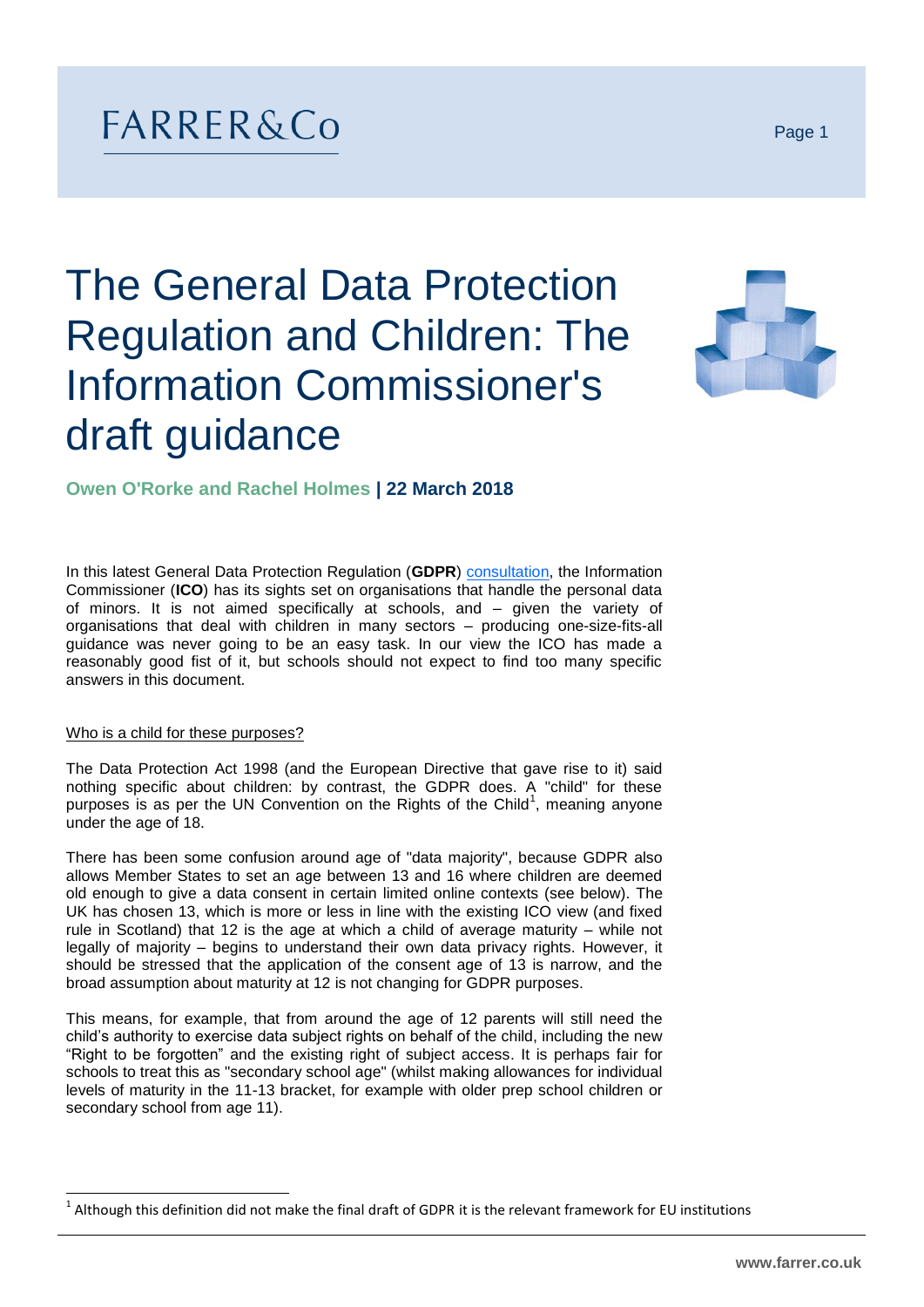There will still be occasions when children's data ought to be shared with parents (and others) in pursuance of lawful interests, even if consent cannot be obtained: that will be a case of what the parents' contractual rights are, and whether a lawful ground exists to share regardless of the child's wishes. However, this is an indication of the delicate and often very circumstantial balancing considerations that come into play around how to handle information about a child.

It is important not to let these overlapping and sometimes complex considerations around age detract from the basic principles underpinning GDPR and children. While data protection rights belong to the individual not the parent (and older children have a degree of self-determination in this regard), the new law recognises that children may be vulnerable and require particular protection *all the way up to 18*. This ranges from being fully informed about uses of their data at the outset, to the ability to change their mind later. It also has particular impact where schools are relying on legitimate interests, where GDPR expressly states that children's rights and interests should be given more weight in the necessary balancing test.

## What does the new law say?

The Recitals to the GDPR (the introductory section, which sets out the principles underpinning the legislation) state:

*"Children merit specific protection with regard to their personal data, as they may be less aware of the risks, consequences and safeguards concerned and their rights in relation to the processing of personal data."*

The Recitals elaborate on this, noting (among other things) that:

- the principle of transparency requires data controllers to make all information easy to understand. This means that where the information is addressed to children, it must be set out in clear and plain language – often requiring a separate Privacy Notice;
- the right for individuals to withdraw consent is particularly relevant where the person concerned gave consent when they were a child;
- where organisations rely on "legitimate interests" rather than consent a legal basis that must be balanced against the individual's rights and interests – that test must lend particular weight to the interests of a child;
- children should not be subject to automated decision-making processes  $(including<sup>2</sup>)$ , where these have a legal or similarly significant effect on them.

The GDPR has special rules applicable to data controllers who offer "*information*  society services<sup>"3</sup> to children. Only those aged 13 or over can consent to use of their personal data for these services. Where the child is younger, data controllers will need the consent of someone who has parental responsibility for the child and make reasonable efforts to ensure the adult who gives that consent genuinely does have parental responsibility.

 2 "Profiling" means *"any form of automated processing of personal data evaluating the personal aspects relating to a natural person, in particular to analyse or predict aspects concerning the data subject's performance at work, economic situation, health, personal preferences or interests, reliability or behaviour, location or movements, where it produces legal effects concerning him or her or similarly significantly affects him or her"*.

<sup>3</sup> These are defined as services *"normally provided for remuneration, at a distance, by electronic means…"*.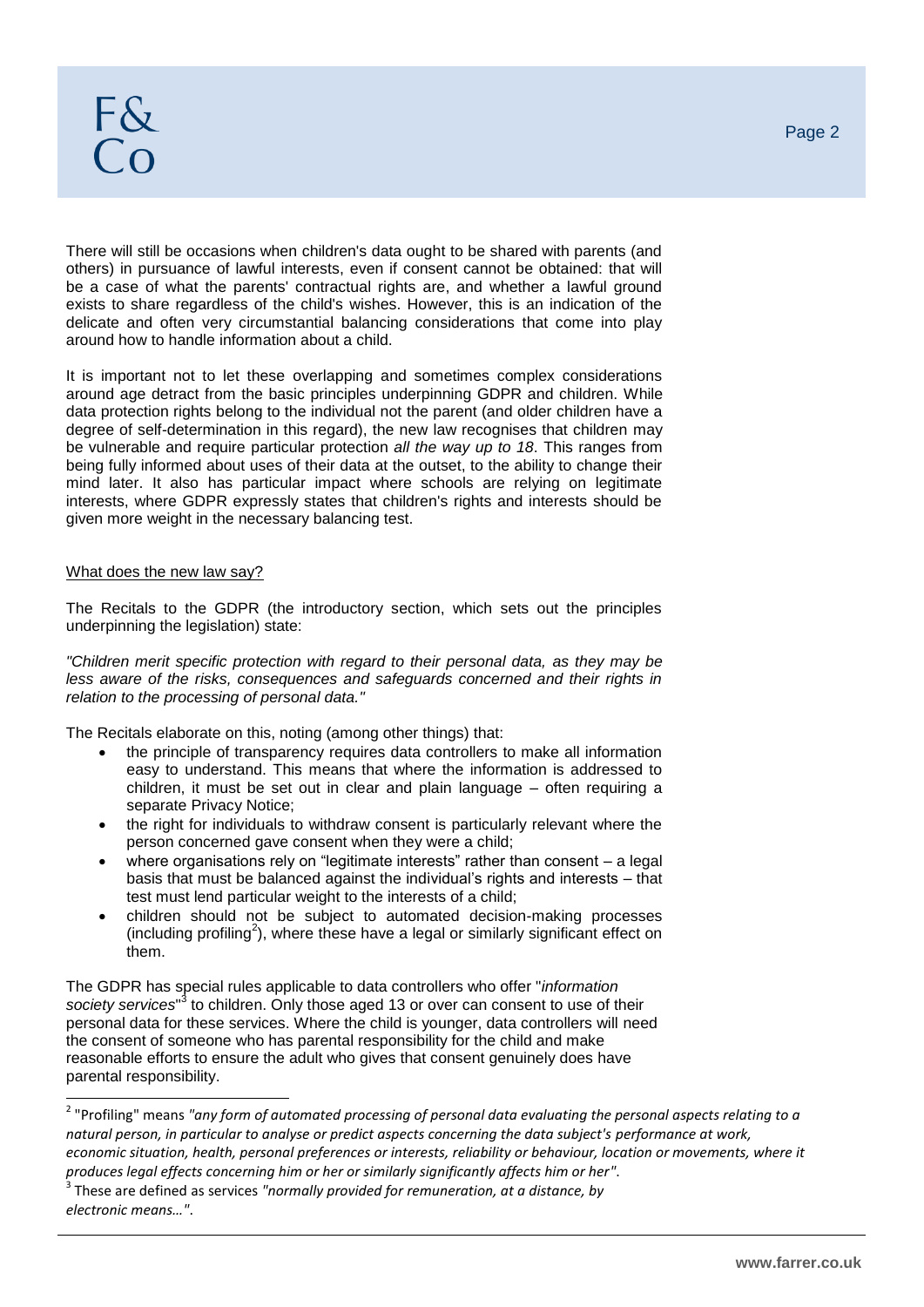The substantive provisions of the GDPR reinforce the need for information addressed to children to be in an intelligible and easily accessible form, making this a legal requirement. Where such parental consent is relied on, the ICO's draft guidance still suggests it is "good practice" to have a separate Privacy Notice aimed at children and the responsible parent. In a schools context, whilst it may not be relying on parental "consent" in the strict sense, it would seem a proper approach to create such an ageappropriate, pupil-facing policy.

In other respects, children have the same rights as adults concerning their personal data. As above, for older children (and certainly teenagers) data controllers must therefore take care to ensure that those with parental responsibility only exercise these on the child's behalf with proper authority and in the child's best interests.

#### What the guidance contains

The guidance begins with a bullet point "At a glance" summary of the paper's themes. Following that is a checklist for organisations to use as a compliance tool. This covers various matters, including: general GDPR compliance; the legal bases for processing a child's personal data; marketing to children; and privacy notices.

There is an "About this guidance" section, which sets out the purpose of the paper. The next section describes what new obligations the GDPR imposes (and what won't change). After that, we are onto the meat of the guidance, which addresses specific issues:

- the general approach you should take to processing children's personal data;
- what to think about when choosing a legal basis for processing children's personal data;
- the rules about information society services and consent;
- $\bullet$  marketing to children<sup>4</sup>;
- what to do if you want to profile children or make automated decisions about them;
- how the right to be informed about how personal data will be processed applies to children – including language and presentation;
- what rights children have over their personal data;
- how the right to have personal data erased applies to children.

Each of these sections unpacks the law and offers practical advice on the steps organisations should take to ensure they comply with it. As is usual for ICO guidance, the paper contains links to other guidance – and to the GDPR itself – for those wanting to dig deeper into particular subjects.

#### Is it accurate and helpful?

l

Because of the variety of organisations that deal with children's data, the guidance is set at a high level. Although it provides examples of how the law would apply in certain circumstances, the ICO is (understandably) more concerned with companies selling inapp extras to children than with schools getting pupil sign-ups to the intranet system or hoping to persuade leavers to sign up to their newsletters, and the examples reflect those priorities.

 $^4$  The heading in the draft actually says "What if I want to market Children?", which is the only startling error in the paper.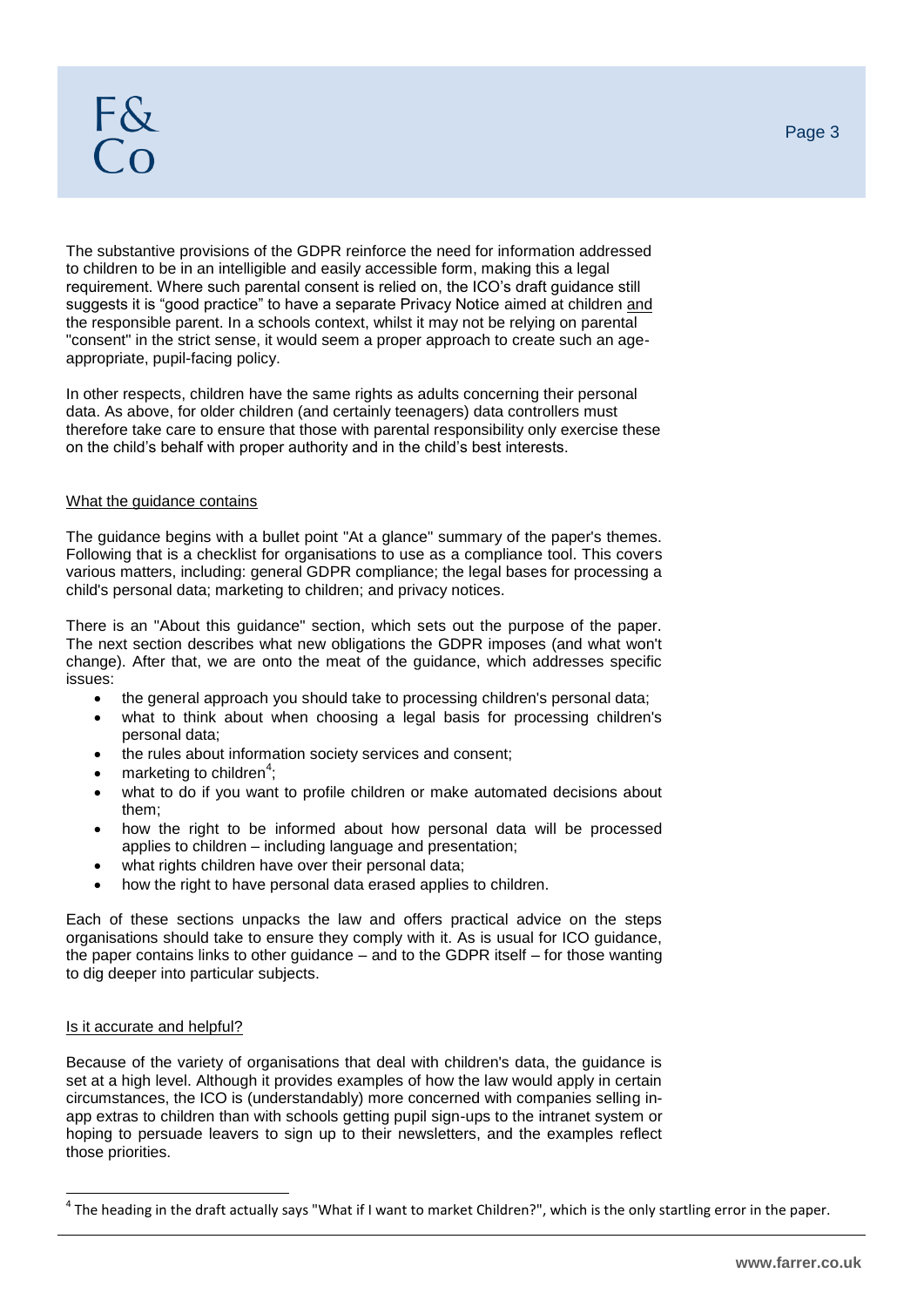One area it has avoided, but which is considered in the ICO's draft consent guidance, is the question of re-consenting when a child hits a certain age and the data controller is relying on a prior parental consent. This is one of the areas of most practical impact on organisations, and so it is disappointing this is not run through in any detail.

Even so, the draft does a good job of explaining the law and offering practical suggestions on how to meet its requirements. The checklists towards the beginning of the paper should prove particularly useful, though it goes without saying that compliance should not be treated as a tick box exercise (in this case, a literal one).

#### Is anything missing?

Although the term "safeguard" appears a great deal in the draft guidance, this is in the context of how GDPR uses the term as a means to protect people's personal privacy rights (especially those of children). It does not directly engage "safeguarding" at all, in the wider child protection sense.

This is perhaps understandable since this is not in the ICO's remit, but there is considerable overlap in this area with data protection law and children: information sharing with authorities and other schools; internal reporting and record keeping (including access and security); retention of files; systems monitoring; and subject access rights and possible exemptions.

There is indeed a new definition of child abuse data in the current draft Data Protection Bill relating to subject access and requests from authorities, and an amendment that (if adopted) will create [a very helpful new ground](https://www.farrer.co.uk/News/Briefings/Breaking-news-safeguarding-amendment-to-Data-Protection-Bill-/) for processing sensitive personal data of children in safeguarding contexts. In addition, there are relevant amended rules around subject access in education (extending to independent schools a rule expressly preferring children's access rights to the privacy of teachers and other staff).

These important considerations do not form any part of this draft ICO guidance, but schools should look out for further news as the forthcoming UK Data Protection Act 2018 is finalised.

#### Implications for schools

The draft guidance is not aimed specifically at either independent schools or the education sector generally: indeed, neither the word "school" nor "education" appears once. Therefore it is not to be taken as any kind of primary text on the issues that specifically impact schools: use of images / photographs, safeguarding, monitoring, and the competing information rights of parents and pupils. The closest we currently have to that is the very thin, but quite helpful, [FAQs for the education sector](https://ico.org.uk/for-organisations/education/education-gdpr-faqs/) on the ICO website.

However, the guidance is a useful reminder of the rights accorded children generally, and does at least provide one clear and decisive steer for schools: that best practice will be to have a separate pupil privacy notice, as well as a parental one, in ageappropriate language. This does not mean tearing up your existing GDPR privacy notice drafts, but it is likely to mean supplementing them with at least a short pupilfriendly notice engaging the basics of what the school does with data – and perhaps linking this to the main version of the notice.